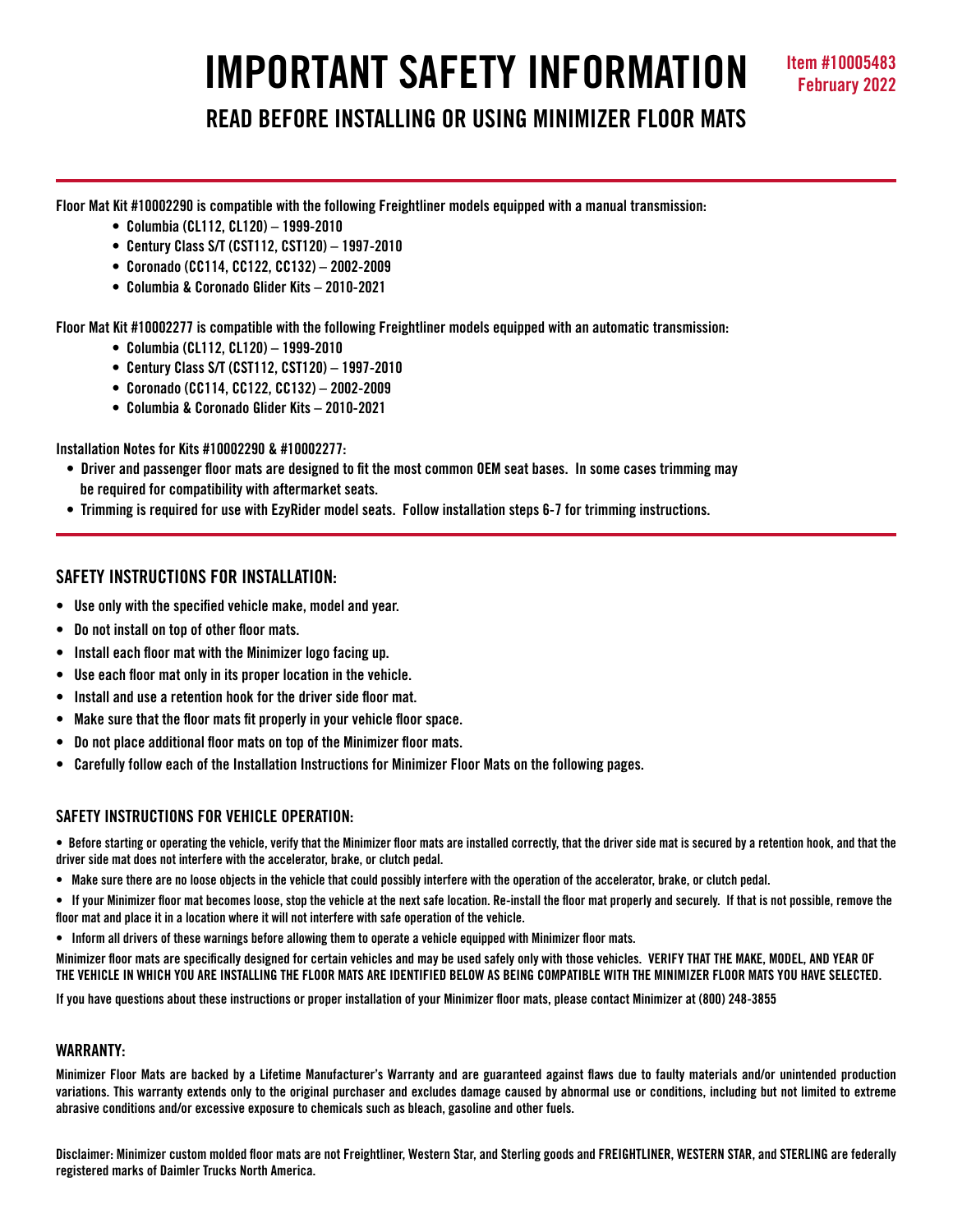**Minimizer floor mats are specifically designed for certain vehicles and may be used safely only with those vehicles. VERIFY THAT THE MAKE, MODEL, AND YEAR OF THE VEHICLE IN WHICH YOU ARE INSTALLING THE FLOOR MATS IS IDENTIFIED ON PAGE 1 AS BEING COMPATIBLE WITH THE MINIMIZER FLOOR MATS YOU HAVE SELECTED.**

# **FREIGHTLINER FLOOR MAT KIT SPECIFICATIONS:**

**• Contents of floor mat kit # #10002290 are shown below in Figure 1.**

#### **Figure 1 - Kit #10002290 Contents**



**• Contents of floor mat kit # #10002277 are shown below in Figure 2.** 

#### **Figure 2 - Kit #10002277 Contents**



## **INSTALLATION INSTRUCTIONS:**

**1. Remove other floor mats from the vehicle before installing Minimizer floor mats.**

**2. Install the Minimizer floor mats right side up, with the Minimizer logo visible.**

**3. Each Minimizer floor mat is contoured to fit a particular location in the vehicle and may be used safely only in that location.**

**4. The Minimizer floor mat package contains one driver mat, one passenger mat and one center mat.**

 **5. Test fit the center mat in between the seats of the truck. Confirm that the front edge of the mat makes contact with the lower dashboard and gearshift boot. In a small percentage of trucks with manual transmissions the gearshift position is three inches farther back than standard. If there is a three inch gap between the center mat and the dash the area shaded in green in Figure 3 must be trimmed away. Use a sharp utility knife to cut along the raised trim line (shaded in yellow) and preserve the tall rib for liquid containment purposes. See Figure 4 for an example of the trimmed mat.** 

**In day cab trucks it is common for the DOT roadside emergency kit to be mounted to the floor in between the driver and passenger seats. To accommodate the roadside emergency kit, (if present) the center mat is designed so the rear portion of the center mat can be trimmed off. This portion is shaded red in Figure 3 below. Use the raised rib shaded in yellow as a knife guide.**

#### **Figure 3 - Center Mat Trimming Diagram**



**Figure 4 - Center Mat Trimmed for Set Back Gearshift**

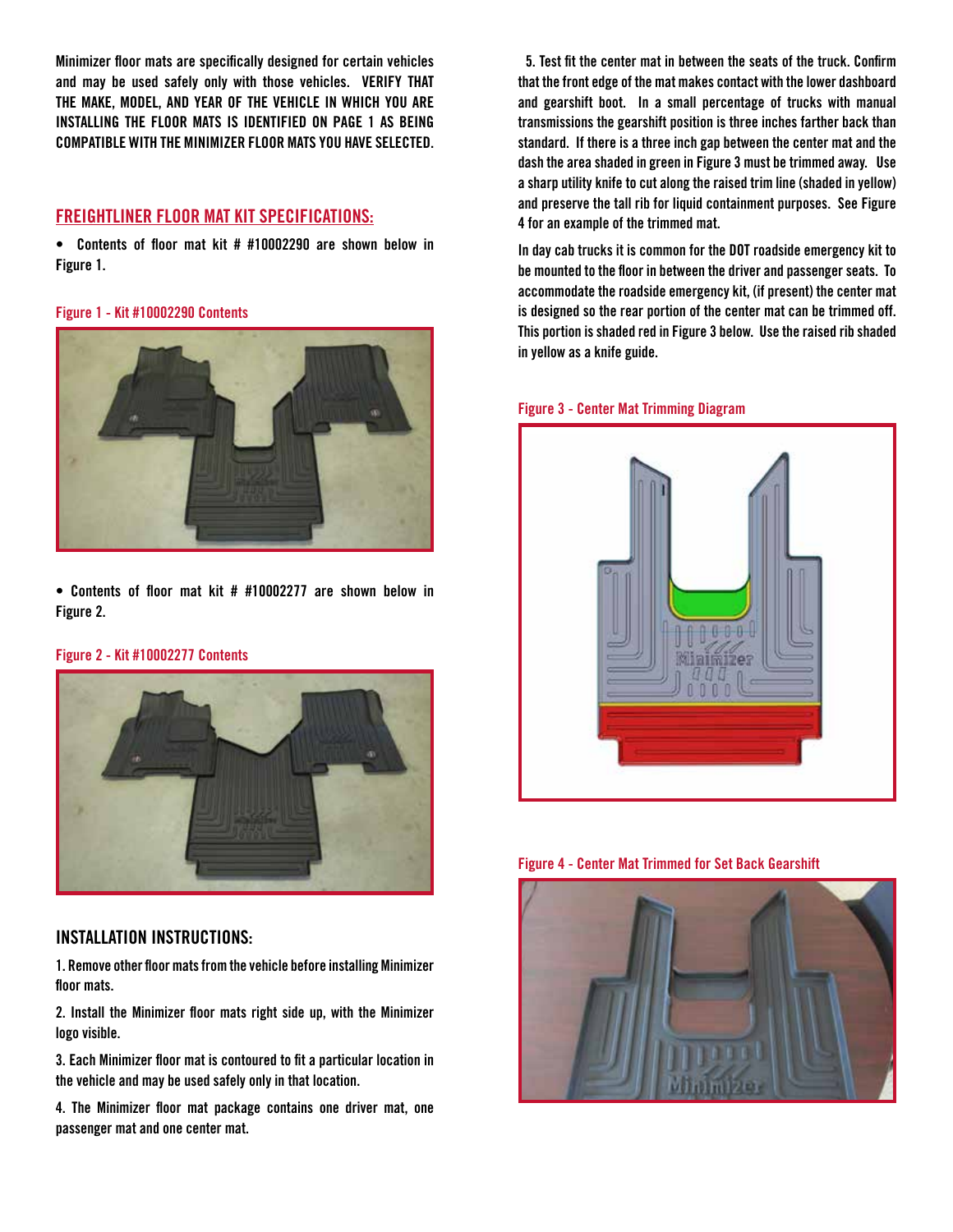**6. Test fit the passenger floor mat in the truck. If the position of the seat base has been altered or if the truck is equipped with an EzyRider seat or another aftermarket seat it may be necessary to trim the rear portion of the passenger mat to fit. There is a raised rib molded into the passenger mat to contain liquids and act as a trim guide. Use a sharp utility knife to trim along the outside of raised rib preserving the rib for liquid containment. Figure 5 below shows a passenger mat properly trimmed and installed in a truck with the EzyRider seat.** 

**Figure 5 - Passenger Mat Trimmed and Installed with EzyRider Seat**



**7. Test fit the driver mat in the truck. The driver mat is designed to fit underneath the throttle pedal. To install the driver mat, lift up the heel portion of the throttle pedal and slide the front of the floor mat underneath the pedal. Confirm that the mat is pushed all the way forward so it rests against the fire wall. Figure 6 below shows the driver mat installed in a truck with an OEM seat.** 

**Figure 6 - Driver Mat Fit with OEM Seat Base**



**Note: When installing in trucks equipped with an EzyRider driver seat the floor mat material behind the raised rib will need to be trimmed away with a utility knife as shown in Figure 7. The raised rib is designed to act as a knife guide and contain liquid. Trucks that are outfitted with aftermarket seats or have had the seat position altered may also require hand trimming along the raised rib.** 

**Figure 7 – Driver Mat Trim for Installation With Ezy Rider Seat or Aftermarket Seat.**



**8. Inside the package with the installation instructions, locate a black plastic retention hook as well as a white tube of Primer 94 as shown in Figure 8.**

#### **Figure 8 - Retention Hook and Primer 94**



**9. Insert the hook through the hole at the right edge of the driver mat as shown in Figure 9. The hook should fit flush with the underside of the driver mat.** 

#### **Figure 9 - Hook Inserted in Driver Mat**



**10. Once the hook is in place, let the driver mat and hook rest on the truck floor.**